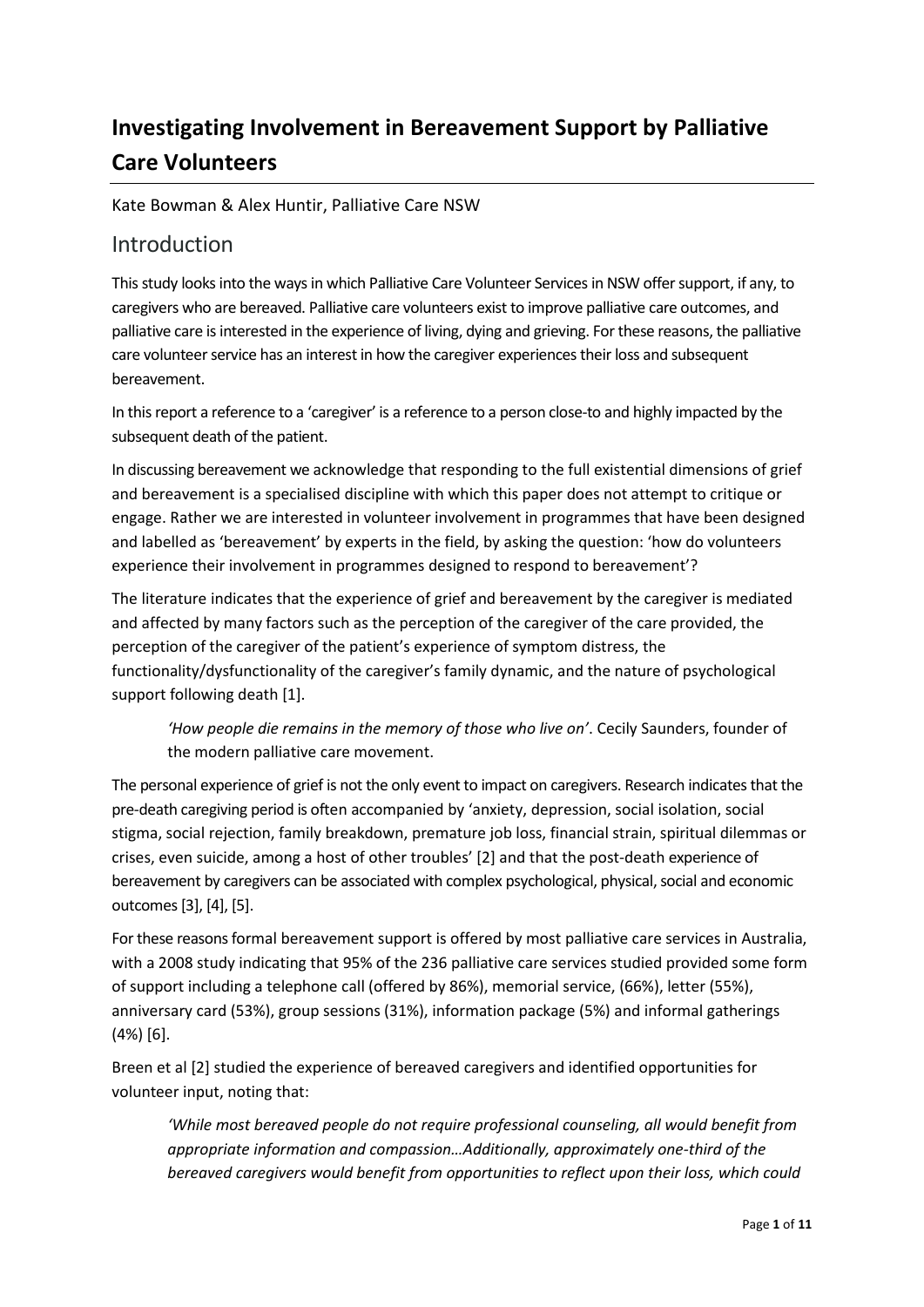*be provided by trained volunteers and bereavement support groups. For them, a brochure or telephone call alone might not be sufficient, yet they do not require specialist intervention.'*

Although anecdotally we have been aware of volunteer involvement in memorial services, bereavement letters and phone calls and in an extension of their support role into the bereavement period, there is no studied understanding of bereavement involvement by volunteers. Our comprehensive 2014 study of palliative care volunteering in NSW noted bereavement involvement but didn't attempt to quantify or qualify such involvement [7].

In surveying palliative care volunteers it is appropriate to acknowledge the important contribution of other volunteers (those not self-identifying as palliative care volunteers) in bereavement-type support in ways which may be incidental to their roles such as some Meals on Wheels volunteers and people who volunteer with Lifeline, the CWA and local community centres [8]. Although the experiences of these volunteers is not a focus of this report we note that they contribute to a community-led response to bereavement support that has the potential to mitigate higher levels of distress, improve caregiver outcomes and to increase the size of caring networks [9].

# Method

Palliative Care NSW surveyed grief and bereavement support volunteers from various palliative care service providers across the state in order to better understand what the individual volunteer role entails.

NSW service managers were initially sent an email to help identify which organisations had volunteers in grief and bereavement support that could later be contacted to participate in the survey. As very few responded, the survey link was sent out to all the palliative care providers in the hope of obtaining as much data as possible. Service managers were asked to pass on an email to their volunteers involved with providing grief and bereavement support, inviting them to participate in the study.

The online survey was developed using SurveyMonkey, consisting of 30 questions of varying formats. Closed questions were predominantly used throughout the survey in multiple-choice format, however, Likert scales were also incorporated. Several open-ended questions allowed respondents to detail their individual experience in the role. External experts in bereavement and volunteer management fields were asked to validate the questions to ensure overall appropriateness and accuracy prior to field use. The survey was open for a total of 2 weeks, with a reminder email sent out after 1 week.

In completing the survey, volunteers were required to self-identify as being involved with grief and bereavement support. Participants were not required to identify themselves or their service within the survey and informed that their responses would be de-identified for reporting and publication. A total of 29 respondents completed the survey.

# Findings

*What role do volunteers play in grief and bereavement support?*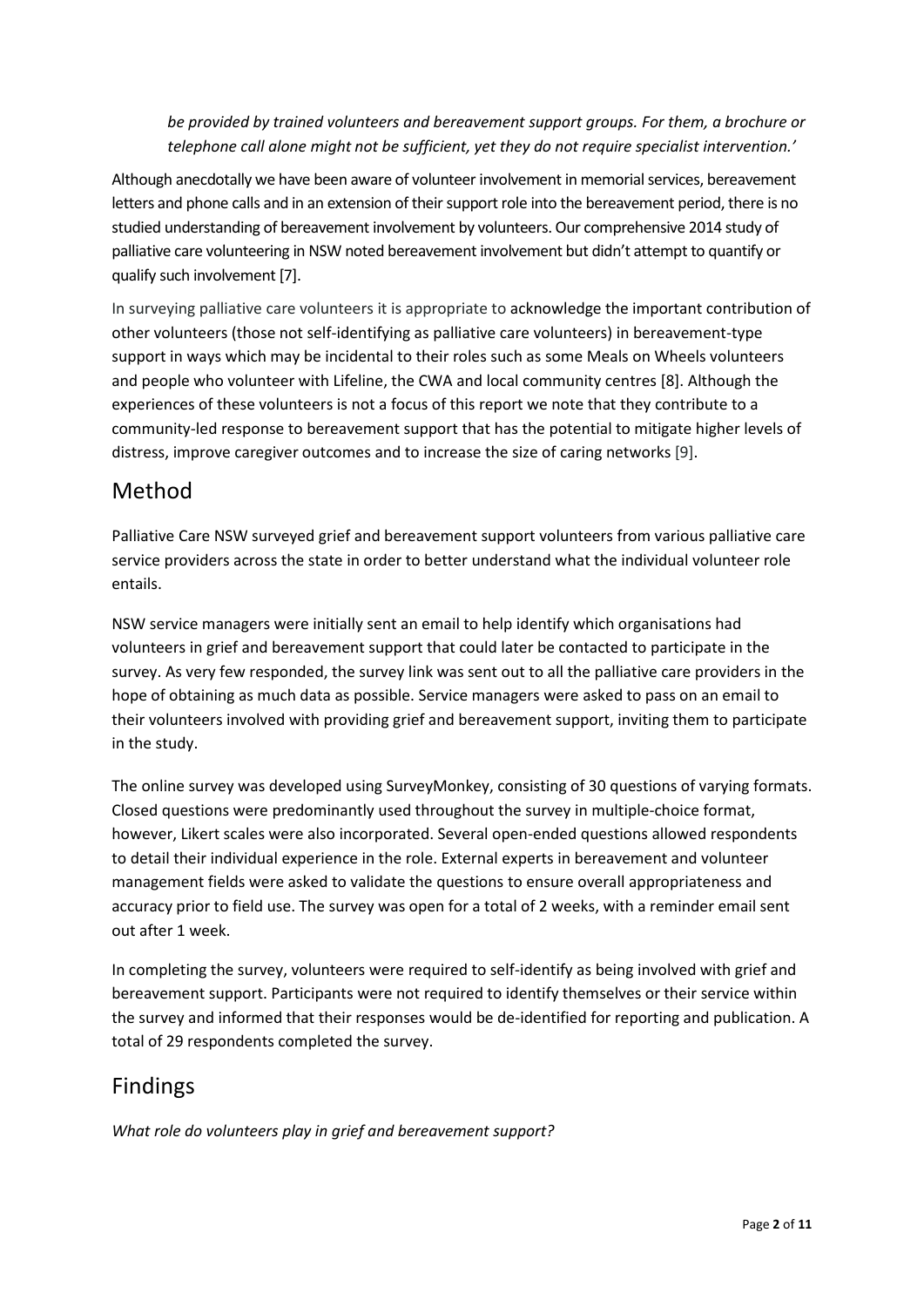The survey found that volunteers were involved variously in memorial services, anniversary cards, the provision of health-service related information, informal group support and one-on-one contact with clients.

The most common involvement in bereavement support was one-on-one contact with clients (89% of respondents). The frequency of involvement varied, with 62% indicating that they were involved in one-on-one support once a week, 17% indicating that they made fortnightly to monthly contact and 10% indicating that they made themselves available 'as required'.

*'Support varies with the clients/carers. I would normally see the client weekly/fortnightly. If the client passes away, I would support the family frequently at first but after a month or so this may be reduced to weekly check-ins depending on the need. Grief is different for everyone.'*

Although most one-on-one contact was face-to-face, 17 respondents indicated telephone contact, 2 respondents said they made contact via mail or email and 1 respondent said they used Facebook to keep in touch with a client.

Contact usually occurred in the client's home (62%) but could also be at the hospital/hospice, at their organisation's location, community centre or in another meeting place such as a café or a funeral service.



Involvement with memorial services was reported by almost two-thirds (64%) of respondents, typically by attending or helping to organise and cater for the events. Memorial services might be held annually or at regular intervals and are intended as an opportunity for remembrance of people who have died, and as an opportunity for shared support through the common experience of loss. Family and carers of clients that have died are invited to attend the ceremony, along with staff members who have supported patients in their end-of-life.

Group support was offered by a 25% of respondents in both formal and informal settings. The comments offered by respondents indicated that 'coffee clubs' were popular as they provided a relaxed environment for people to talk and make connections with others:

'*As a member of a bereavement support group self-run with twice monthly informal meetings for coffee and friendship.'*

*'At our weekly Coffee Club, there may be a number of palliative care people together.'*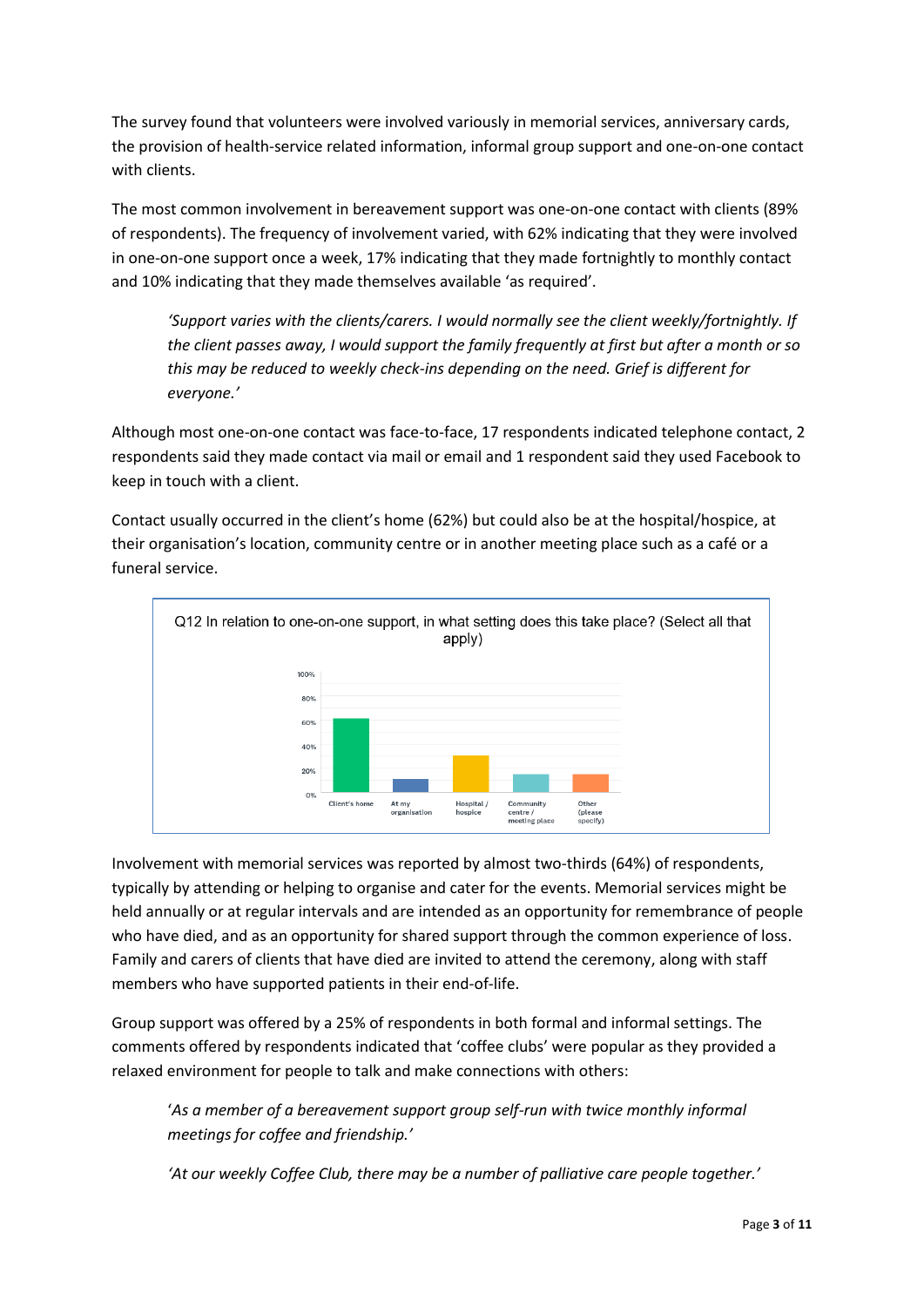In more formal settings, volunteers were instrumental in facilitating structured Bereavement Support Groups run by qualified bereavement counsellors attached to their palliative care service. These groups may take a more- or less- formal approach to support depending on the needs of participants.

*'Our service usually hosts a couple of events each year to which clients and carers are invited. Usually, this involves a Morning Tea with relevant Guest Speaker and an opportunity to talk with clients/carers in a supported setting.'*

Involvement in 'anniversary card' programs was less commonly reported (7%) as was the provision of 'health-service related information' (10%). These are explained below.

Anniversary cards are intended to make unobtrusive contact with bereaved carers by sending them a card (with or without enclosed information) at scheduled intervals after death. Volunteers assist by writing and addressing cards and attending to the mail-out process.

The provision of health-service related information is a more proactive role in offering information on topics such as constructive grief, or on how to contact community services and government agencies (Centrelink, community transport, respite) or funeral services in the area. One respondent reported the promotion of advance care directives as part of this role.

The study also quantified how much time was devoted by volunteers to bereavement support. About 42% of respondents indicated being involved up to 2 hours a week, 48% indicated an involvement between 2 to 5 hours a week and some 10% indicated they contributed up to 10 hours a week.





The number of hours spent volunteering was often contingent upon the nature of the support provided and the involvement of the volunteer in other support roles in palliative care. Some 17% of respondents reported performing only grief and bereavement support, whereas 65% reported that grief and bereavement support was just one part of their regular palliative care volunteer role. Another 17% of respondents reported that they only performed this role occasionally.

The majority of respondents (75%) saw less than 6 clients per year, with only 10% saying that they saw between 12 and 40 clients. The respondents who reported seeing between 10-20 clients did so monthly. One of these volunteers was involved with follow-up bereavement support for carers six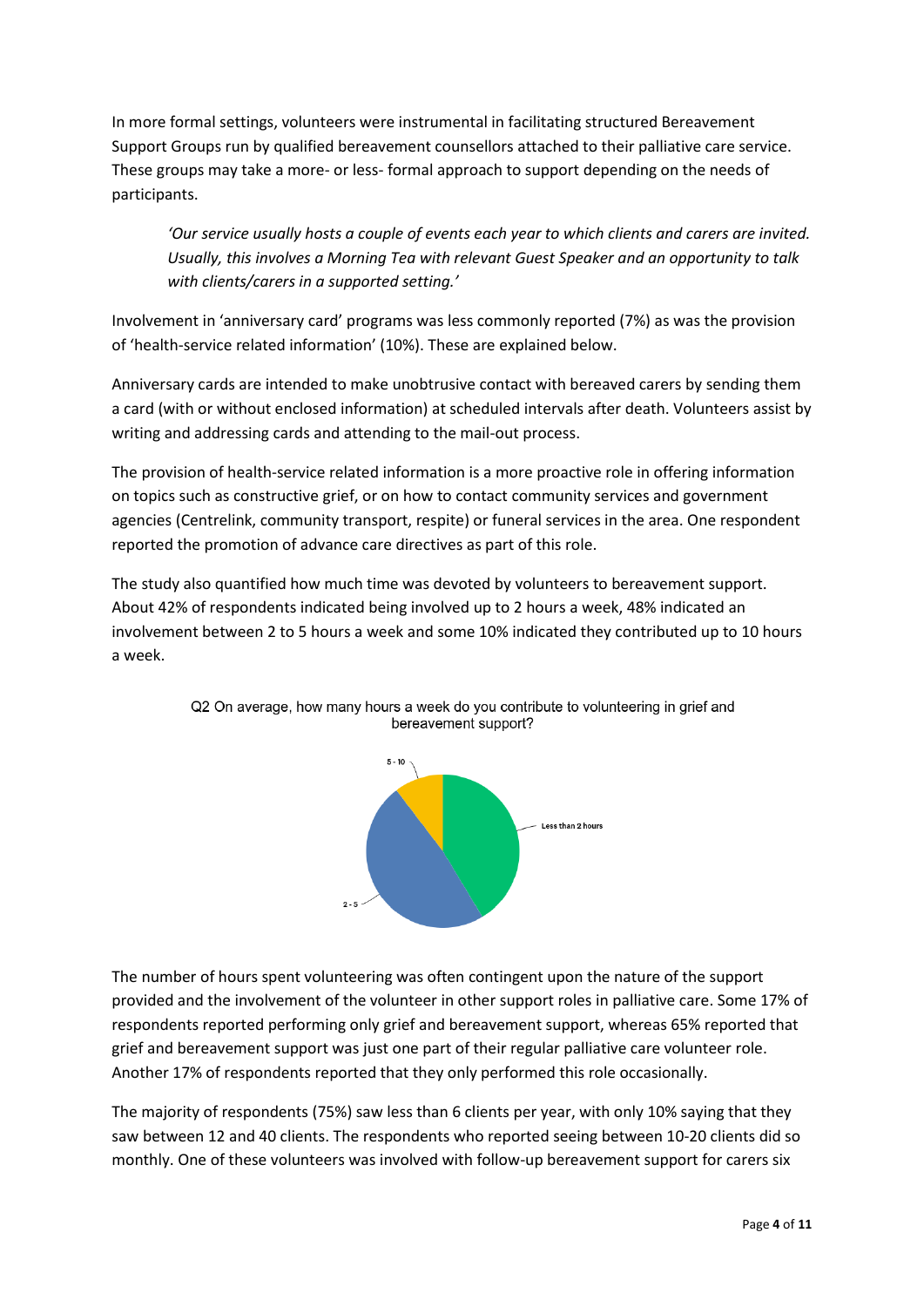weeks after their loss. Their support was provided over the phone or face to face at the hospital, organisation head office, or other meeting place rather than in the client's home.

The respondent who saw 40 clients per year volunteered at the hospital more than once a week. With a post-graduate degree in counseling, she understood her role to be purely in grief and bereavement support. She did this by being the 'trolley dolly' and volunteering at the hospital kiosk. Offering hospitality provides opportunity to put people at ease and get them talking.

Another respondent, by going room-to-room at a hospital, estimated they saw 100 patients and their families per year. Another said they helped 200 people a year by referring them post-death to other support services.

Those respondents who indicated seeing less than 6 clients appeared to have roles which were more intensive and relational in nature, typically seeing their clients face-to-face at least weekly in their client's home for social support and companionship. Some 73% indicated that they talked over the phone. Some 28% of respondents think of their visiting role as for social support or carer respite.



Q3 In relation to your role in grief and bereavement support, select one of the following options:

Through their comments respondents indicated that their main focus was to be there to visit, talk and listen:

*'Usually just allowing the person to talk through their concerns.'*

*'We often talk about the child and the good times we had together or I let the Mum just talk and I listen.'*

'*I am open to anything the client or carer may require, be it shopping, a drive, a trip to the nursery, a walk along the beach or just a trip to the local coffee shop. One client likes me to make a batch of scones for them. Documenting a life story is also requested.'*

Likewise, through their comments the respondents indicated that they believed they were an important source of information and referral to other services:

*'Giving down to earth help and information on grief.'*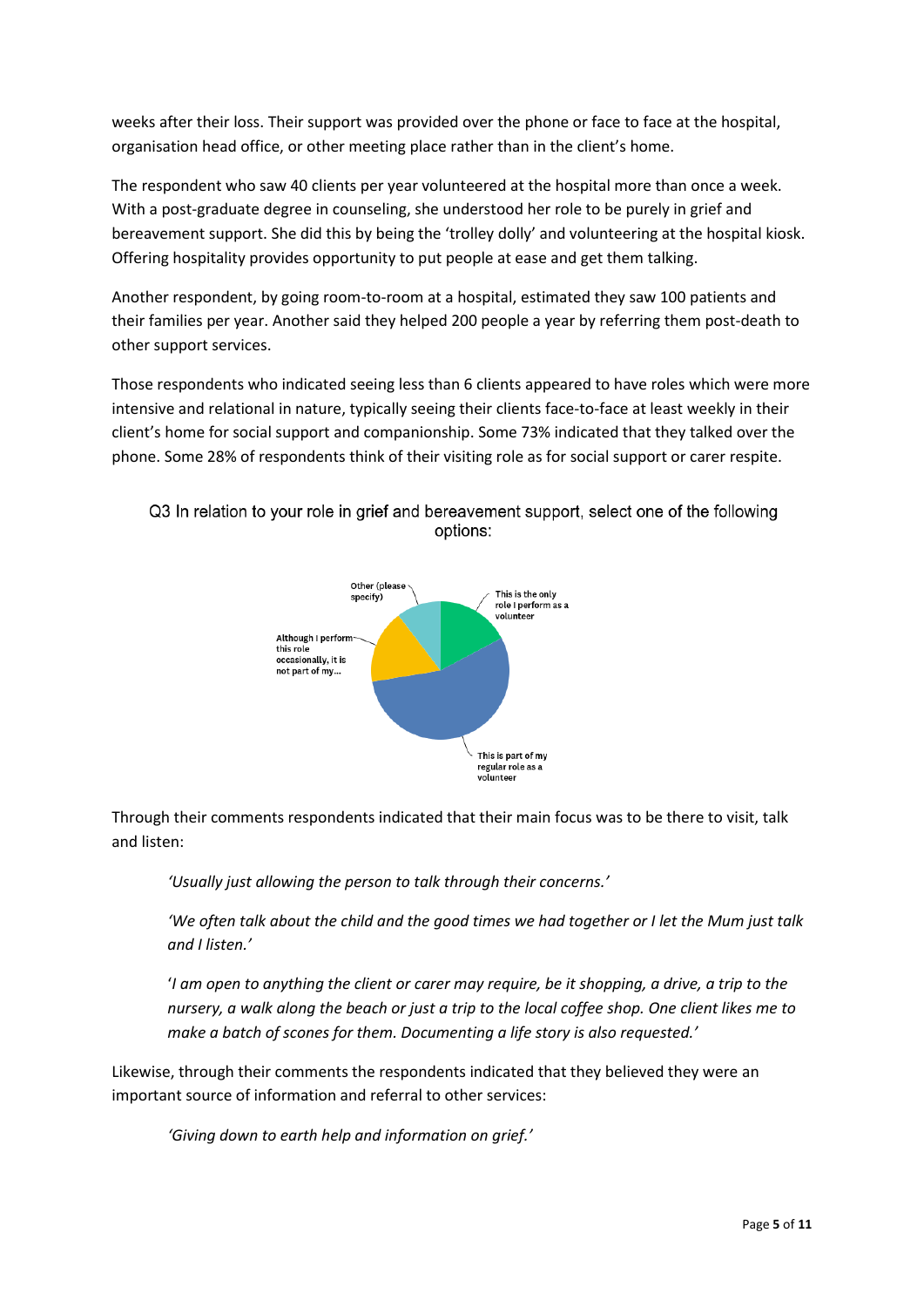#### *'Active listening; emotional support; empathy; referral to pastoral care or relevant external services.'*

While it is no doubt helpful to provide practical support such information and referral to other services, this study has found that it is the 'just being present' part that is the most important. Regular contact with the same clients builds rapport. Sharing time at a cafe, going for a walk or meeting over a cup of tea creates a relaxed and intimate space in which people are more comfortable to share their experience with the volunteer. Active listening is clearly a crucial component in supporting the bereaved.

This study was also interested in understanding if volunteers typically supported a patient nearing end of life and then continued to offer bereavement support to their family after they have died. Some 25% of respondents said this never happened, while another 43% said they do so only sometimes or occasionally. Only 31% of respondents indicated that it was usual for their role to include post-bereavement support to the same family.

The length of time volunteers maintained contact with each client post-death was also of interest. Some 73% of volunteers kept in contact for up to 3 months but beyond that initial period contact drops away significantly. Only 2 respondents specified one-to-one bereavement follow-up as part of their role. Volunteers who always or usually supported a patient nearing their end of life and then continued to offer the family support after they have died maintained this relationship for longer. Some 57% of them were still in contact with the family over three months later. In one case, they stayed connected for more than a year.



Q18 In relation to grief and bereavement support, how long do you typically maintain contact with each client post-death?

#### *Who commits their time to grief and bereavement support, and why?*

One section of the survey included questions intended to provide a demographic snapshot of the volunteers involved in bereavement support. Responses came from all over New South Wales including from regional (42%), rural (31%) and metropolitan (27%) areas. This information helps to build a picture of volunteers providing this type of care.

All the volunteers in this survey were over the age of 40 and, with the exception of one male respondent, were female. The overwhelming majority (92%) were between 50 and 80 years of age with the largest cohort (38%) in the 71-80 year bracket. Some 62% of respondents describe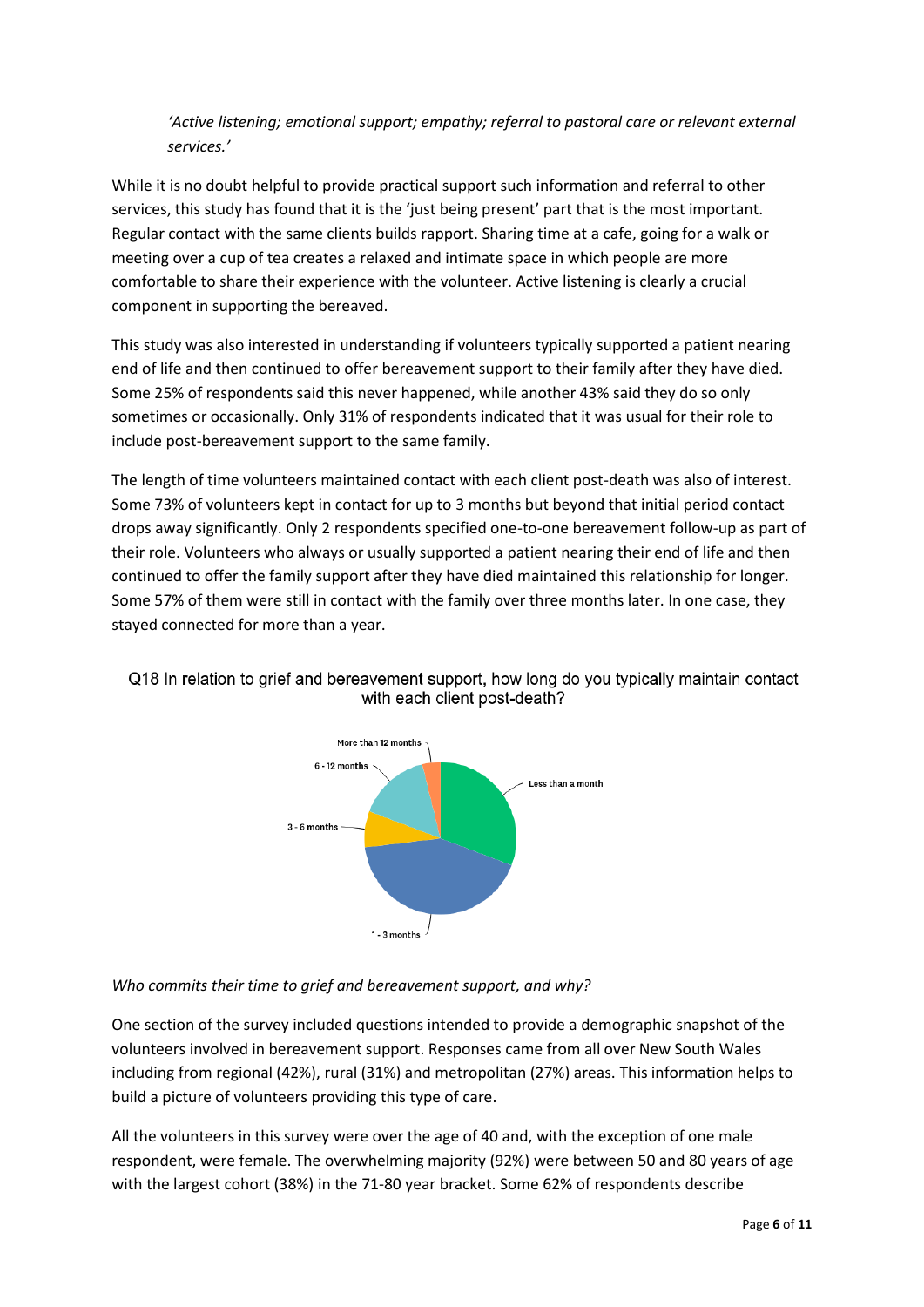themselves as retired, with 7 respondents working either full or part-time, 1 studying and 2 indicating home duties.

Only 1 respondent indicated involvement for less than six months, with almost half (48%) of those in the study indicating involvement of between 1 and 5 years, and another 30% with more than 5 years' involvement.

Volunteers were asked to describe what sort of specialist training or preparation they had undertaken for this role. All palliative care volunteers go through some kind of induction training provided by their volunteer service which usually includes a module of grief and bereavement. Only 17% of respondents reported the standard induction training as a source of preparation for their role:

#### *"Only our 40-hour volunteer training and what we learn from each other in monthly meetings."*

Some 38% of respondents said they had some sort of specialist grief and bereavement training through organisations such as the *NALAG Centre for Loss and Grief*, *Seasons for Growth*, *The Bereavement Care Centre*, *The Compassionate Friends* or *The Cancer Council*. Some 10% said they had a formal counselling experience and 17% had a background in nursing. Some 28% of respondents felt that they brought translatable skills from related fields such as aged care, pastoral care, community or social work.

Overall, this group was well educated with 69% indicating they held tertiary qualifications or which 35% were university qualifications, averages which are higher than the Australian average [10]. Of these some 19% indicated holding a postgraduate degree with 1 in counseling and 1 in pastoral care mentioned by name.

This research explored what motivated someone to volunteer for a role of this nature. The study found that the most common reason people decided to volunteer in this role was that they thought they had the skills relevant to enable them to contribute meaningfully (55%). Some 24% of respondents revealed that they had experienced the death of a loved one and desired to help others, with 10% indicating a desire to help and care-for people wherever help is needed, and 7% having a particular desire to support a family in need.

When asked how long they intended to keep volunteering at their current organisation most respondents (38%) were unsure. Given the median age of the volunteers this could be attributed to uncertainty about future capacity or opportunity. Some 23% of respondents still said they expected to continue volunteering for another 1 to 5 years and another 15% indicated the intention to be active for a further 5 to 10 years. The finding that 1 in 3 planned to continue with volunteering for at least the next 5 years (despite most of them being over 70) demonstrates a high level of commitment in the group.

#### *What experiences matter the most to volunteers?*

Volunteers that choose to work in palliative care must possess well developed social skills and have the appropriate disposition to work with people during an extrememly difficult time. Death, dying and grief are everyday realities. Some might assume this to be a very sad environment but this research showed that that is not the case for this group. When volunteers were asked to select three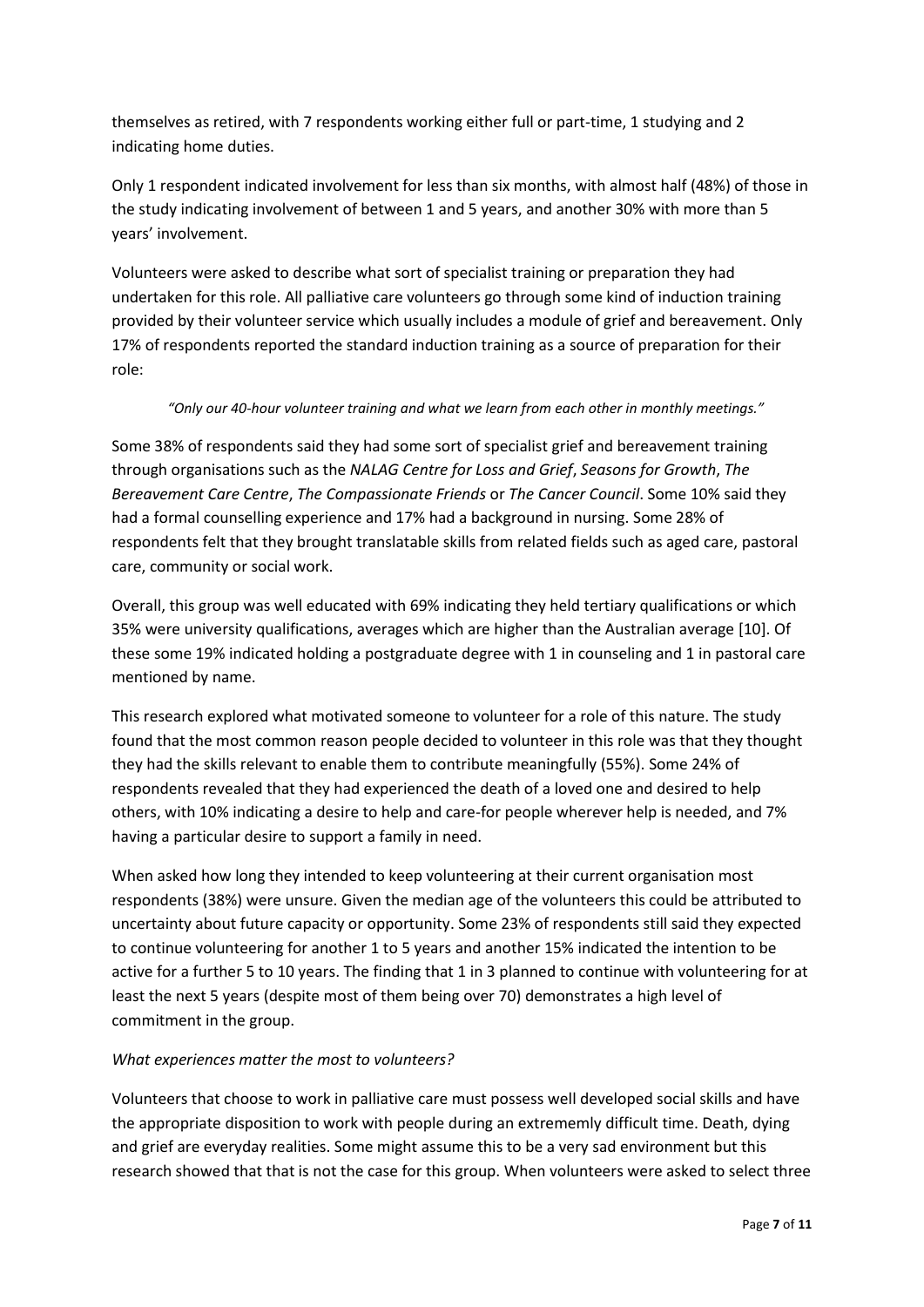words that best describe their experience of their role, *rewarding* was selected as number one by far with 84% in agreeance. *Meaningful* came second with 72% followed by *fulfilling* with 44% of the vote. (Note: Answer percentages = >100 as respondents could identify more than one selection.) Not one single person selected *sad* or *depressing*.



Everyone felt their work made a significant difference with over three-quarters of respondents (76%) rating the impact they had made as a volunteer on their clients as high to very high.

Respondents were asked about the more challenging features of their role and there were a diverse range of answers to this question. The common themes to emerge included: loss, intuition, communication, time, emotion and attachment:

*'Being left with no further contact re client or family (they moved to a hospice in Sydney)'*

*'Recognizing whether patients wish to be disturbed or not.'*

*'Trying to say the right thing'*

*'Getting to people early in the grief experience"*

*'Seeing person going through necessary grief journey, person being able to trust'*

*'When you make a connection and they die'*

*'Maintaining boundaries between myself and the family'*

Through their comments the participants appeared to find their role rewarding and enjoyed bringing notions of comfort and hope to their clients. For some, the most rewarding part of bereavement support was the deep connection made with clients:

*'Meeting the person where they actually are in themselves and being with them without false words and masks'*

*'Being able to listen to people and give them the experience of really being listened to and understood with compassion.'*

Just knowing they had helped was enough reward for some volunteers: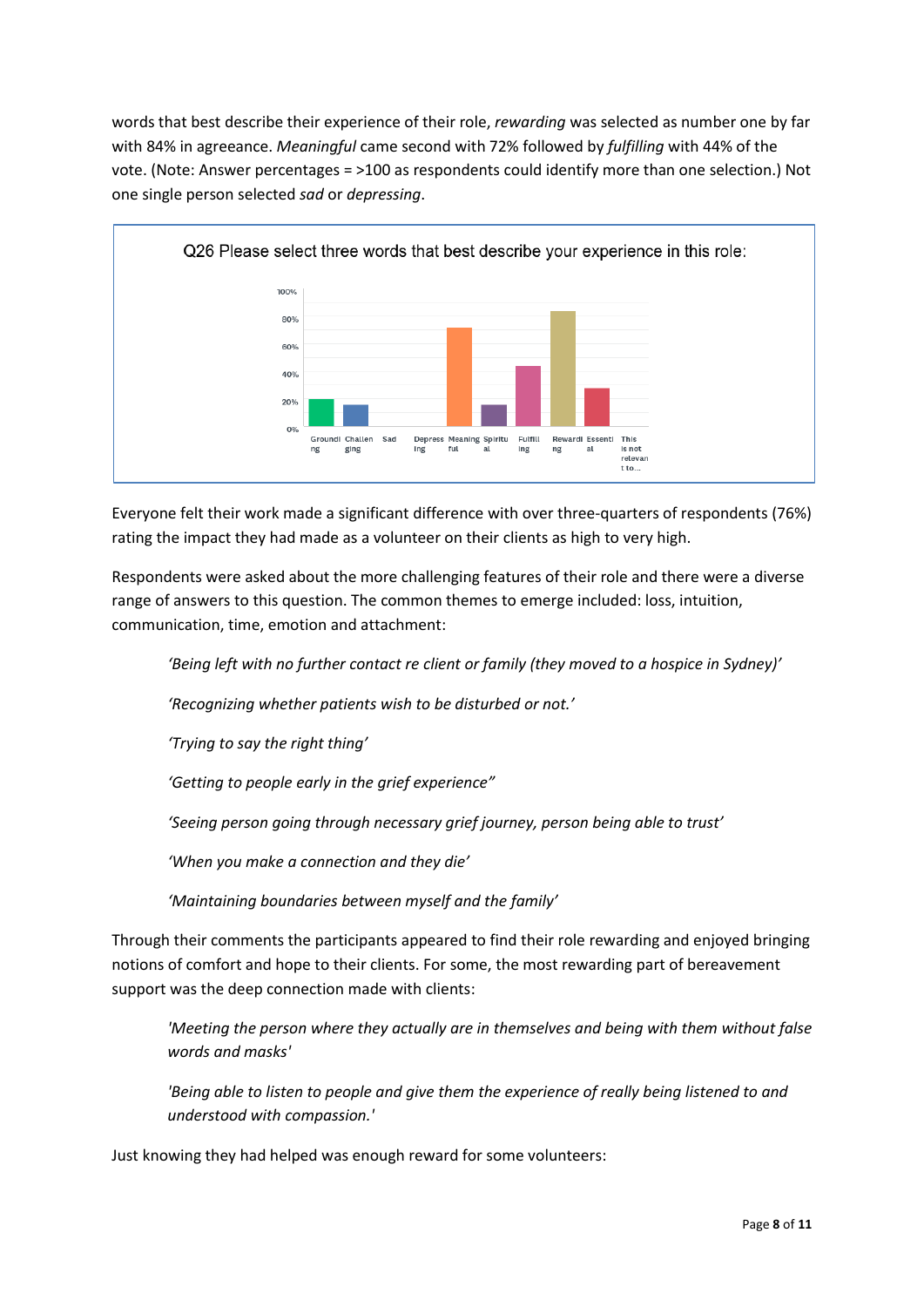*'Being able to offer a pleasant distraction from their health problems.'*

*'Helping a very busy family in need of everyday things that are made so hard due to a sick child.'*

Others were pleased to report their efforts had brought about a noticeable benefit:

*'Seeing the positive changes in our clients as we help them with skills to live their lives after loss.'*

*'Seeing families at ease with loss of a loved one after having Palliative Care as a part of their journey.'*

Some realised that there is a community of others involved with and affected by palliative care:

*'Number of like-minded people willing to assist others.'*

*'The friendship and the caring.'*

*'Feeling comfortable with the different ways people cope with grief.'*

Finally, several of the more reflective comments revealed the existential impact on the lives of several participants as a result of their involvement in this particular volunteering role:

*'That a good death can be a wonderful experience.'*

*'Watching how humans remain dignified to the end.'*

'Most unexpected would be how much I have learnt about myself personally, how much I *have learnt about the human capacity for resilience in difficult times, and how little as a community we know and understand about grief and bereavement.'*

*'This work has taught me patience and improved my listening skills and released my feelings of compassion for those other than my family and friends.'*

### Discussion

This study has attempted to present a picture of the way in which palliative care volunteers experience their involvement in grief and bereavement support.

In particular the report has highlighted that the most typical role of grief and bereavement support volunteers is performed through an informal interaction with clients in one-on-one meetings usually in the client's home.

Palliative care is not only about living and dying well, but also about grieving well. By building a rapport with clients and giving them the space to share, relive and express their experience of grief and loss the palliative care practitioner is able to mitigate clients' distress and improve outcomes. The involvement of volunteers in one-on-one interactions with clients tacitly affirms the trust placed in volunteers by paid staff by involving volunteers in a form of support which lies at the heart of the philosophy of palliative care.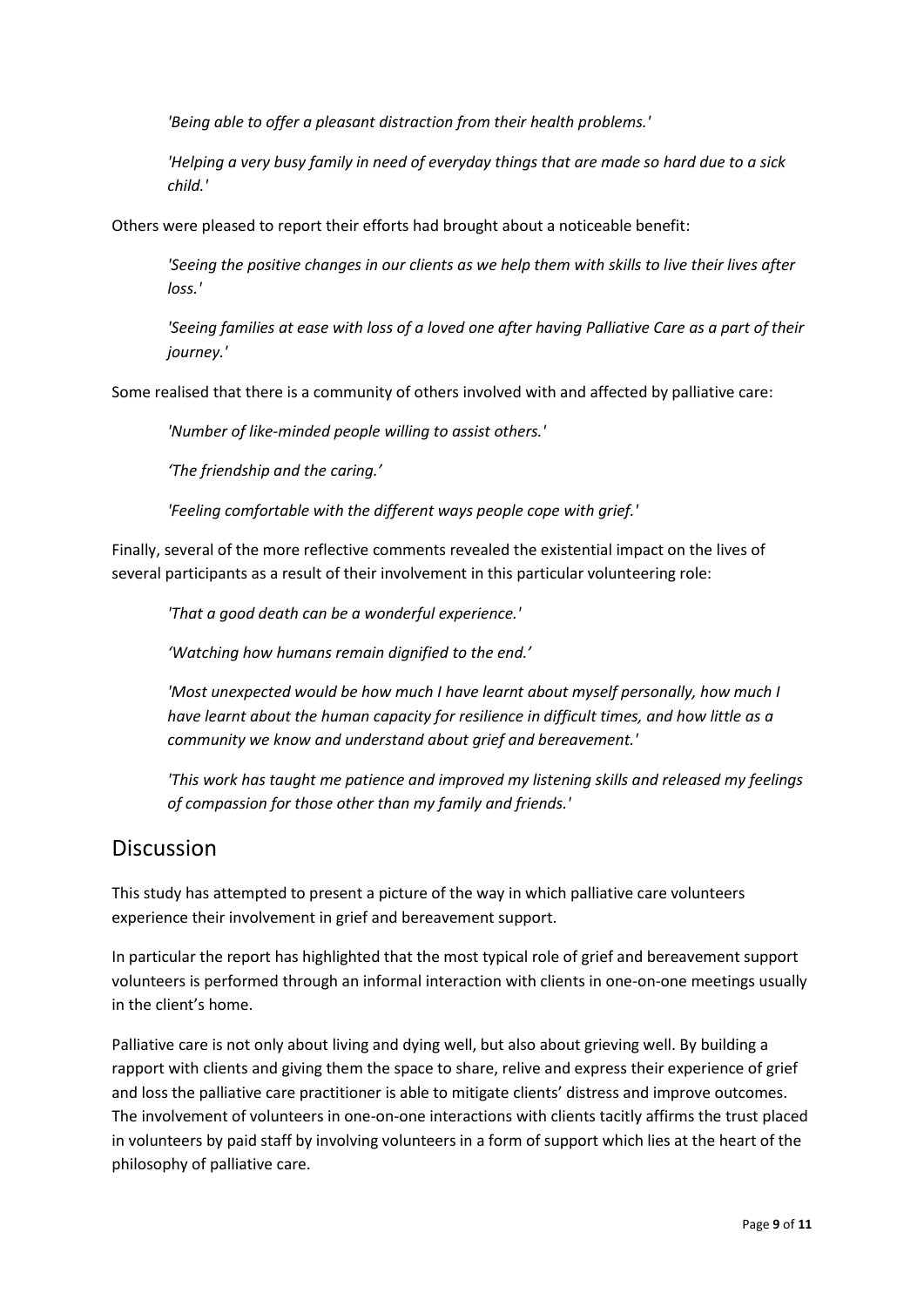We acknowledge that the study was necessarily limited to those services which were already actively involving volunteers in palliative care. While the research shows that most palliative care services in Australia offer grief and bereavement support this study did not attempt to quantify the proportion of volunteer services involved in that support.

Nevertheless the study found that, where volunteers were involved, their participation was not insubstantial if measured by the number of clients seen per year, the number of hours spent per week or the level of qualification of the volunteers involved.

We also acknowledge that the study made no attempt to measure or quantify the quality of interactions, the detail or training or the measurement of competence for volunteers involved in this field of activity. Whether this would be valuable or meaningful is beyond the scope of this report, but we do note that as a self-rated measure of impact, the participants overwhelmingly indicated that they believed that they made a meaningful contribution to the wellbeing of the client.

## End notes

#### **The Volunteer Support Services Programme**

This paper has been prepared as part of the Volunteer Support Services Program which is hosted by Palliative Care NSW and funded by NSW Health. The Volunteer Support Services Programme seeks to champion the work and interests of Palliative Care Volunteer Services and volunteers in NSW [\(www.volunteerhub.com.au\)](http://www.volunteerhub.com.au/).

#### **Acknowledgements**

We acknowledge the contribution of intern Natalie Kerr who contributed to the survey as part of her placement with us through Macquarie University. We also acknowledge the assistance given by Kristin Bindley (Social Worker and Bereavement Counsellor) from WSLHD in helping to validate the survey questions. Thank you to everyone who responded and contributed to these findings.

#### **Suggested citation**

Bowman, K. & Huntir, A. (2017). *Investigating Involvement in Bereavement Support by Palliative Care Volunteers*. Palliative Care NSW, Surry Hills.

### References

[1] Gauthier, L. and Gagliese, L. (2012). Bereavement Interventions, End-of-Life Cancer Care, and Spousal Well-Being: A Systematic Review. *Clinical Psychology: Science and Practice*, 19 (1), p72-92.

[2] Breen, L. J., Aoun, S. M., Rumbold, B., McNamara, B., Howting, D. A. & Mancini, V. (2015). Building Community Capacity in Bereavement Support: Lessons Learnt from Bereaved Caregivers. *American Journal of Hospice and Palliative Medicine*, 34(3), p275–281.

[3] Stroebe, M., Schut, H. and Stroebe, W. (2007). Health outcomes of bereavement. *Lancet*, 8, 370 (9603), 1960-73.

[4] Kellehear, A. (2013). Compassionate communities: end of life care as everyone's responsibility. *Q J Med*, 1071-1075 doi:10.1093/qjmed/hct200.